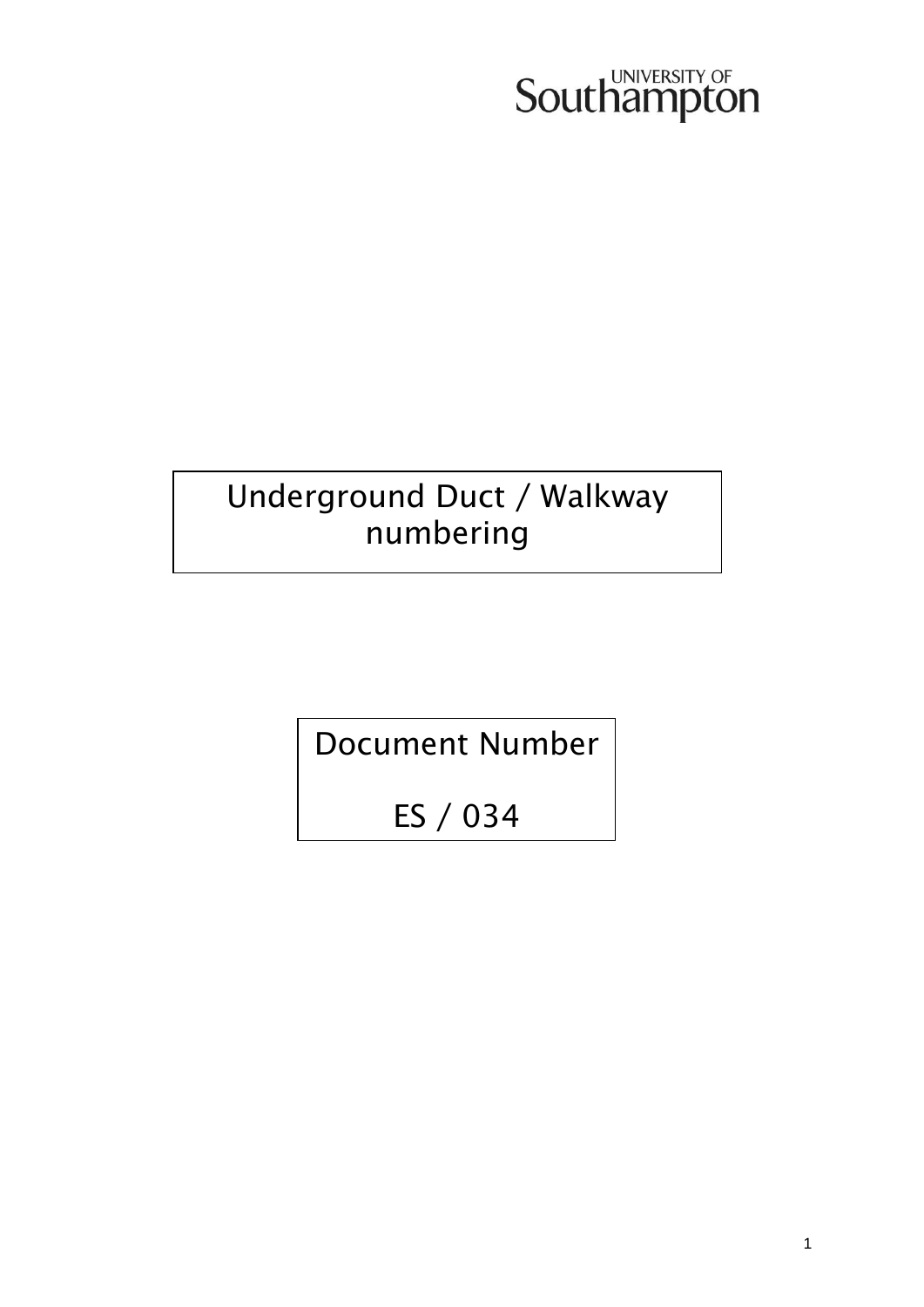# Revision Index.

|            |   | Revised by | <b>Revision Made</b> |
|------------|---|------------|----------------------|
| 22/04/2015 | A |            | <b>Issued</b>        |
|            |   |            |                      |
|            |   |            |                      |
|            |   |            |                      |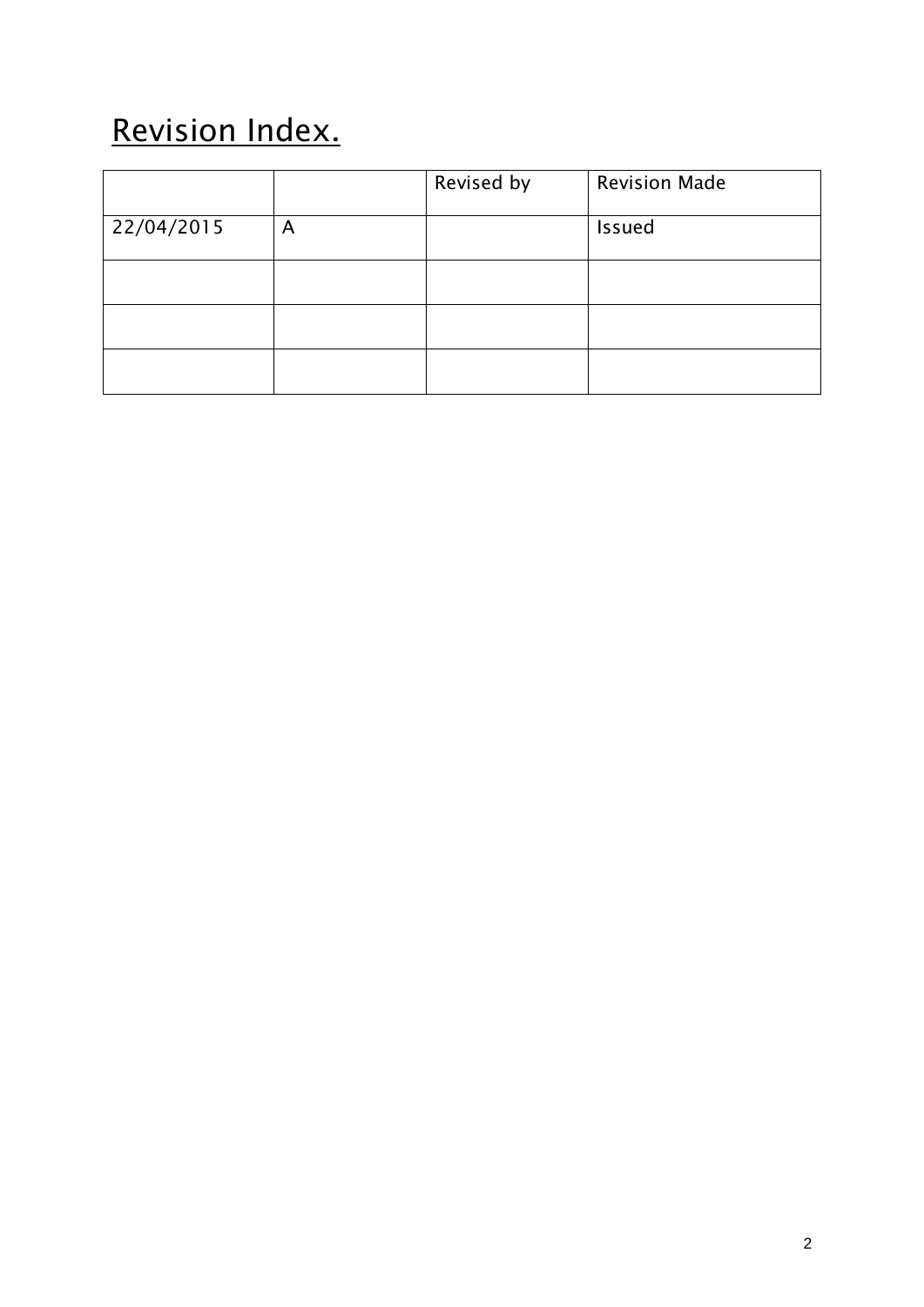# Southampton

Document Title

## **Underground Duct / Walkway numbering**

| <b>Document Number</b> | ES / 034                                      |  |  |
|------------------------|-----------------------------------------------|--|--|
| Version                | А                                             |  |  |
| <b>Date</b>            | 22/04/2015                                    |  |  |
| <b>Process Owner</b>   | Claire Hurle                                  |  |  |
| Job Title              | Estate Planning Administrator                 |  |  |
| <b>Status</b>          | <b>Issued</b>                                 |  |  |
| Summary                | This document provides the standard procedure |  |  |
|                        | for numbering the Underground Ducts and       |  |  |
|                        | Walkways                                      |  |  |

| <b>Approval List</b> |                                  |                                  |             |
|----------------------|----------------------------------|----------------------------------|-------------|
| <b>Name</b>          | <b>Job Title</b>                 |                                  | <b>Date</b> |
| <b>Claire Hurle</b>  |                                  | Estate Planning<br>Administrator | 17/12/15    |
| Dan Hopgood          | Infrastructure<br><b>Manager</b> |                                  | 17/12/15    |
| mot                  |                                  |                                  |             |
|                      |                                  |                                  |             |
|                      |                                  |                                  |             |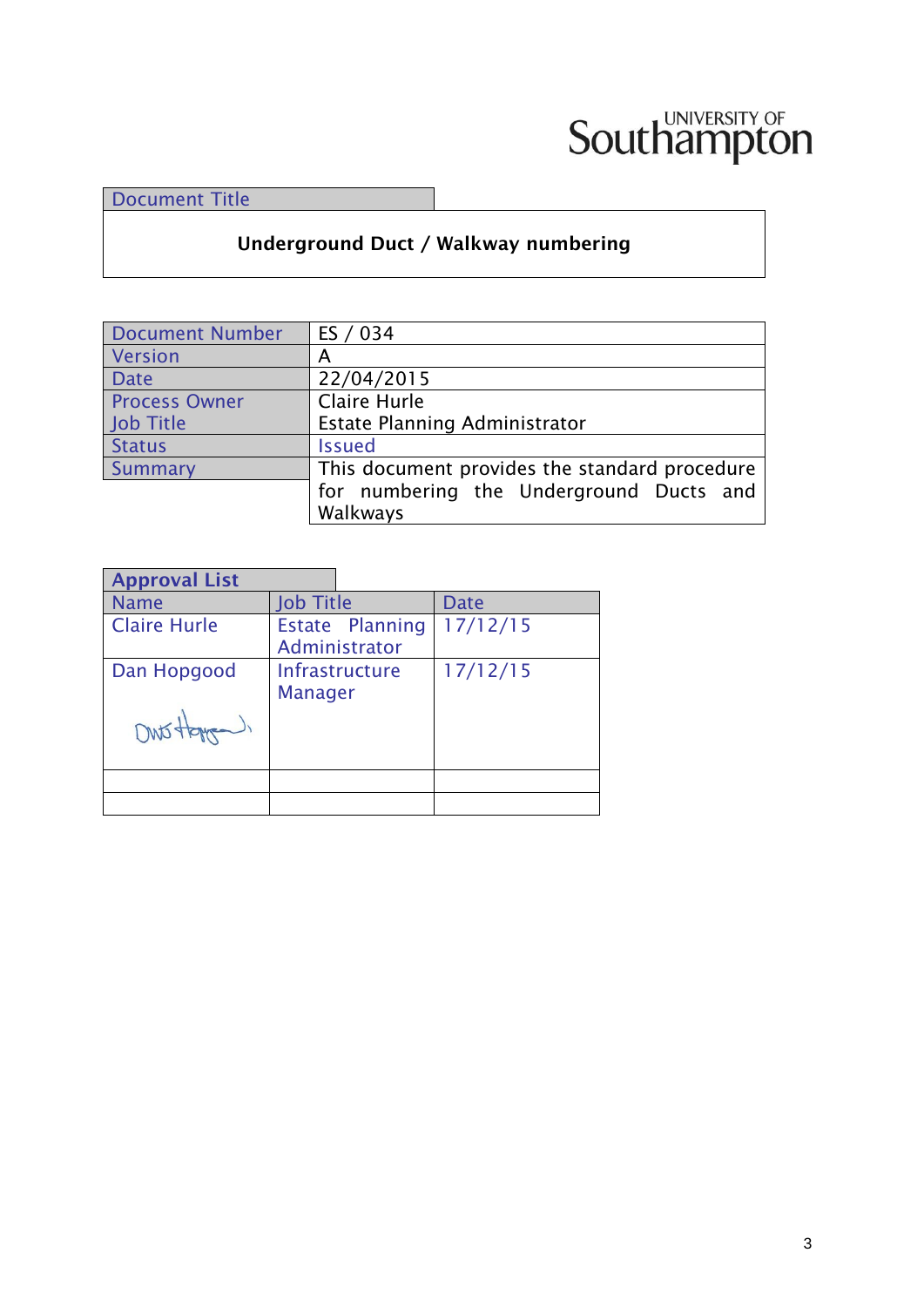#### **1.0 Introduction**

This document provides the standard procedure for the numbering of Underground Ducts / Walkways within University sites.

The numbering of Underground ducts / walkways has been approved by the Infrastructure Manager and carried out in accordance with these guidelines. All Underground Ducts / Walkways numbers are unique.

The primary driver behind the addition of these spaces to Planon is to facilitate the uploading of asbestos data within the ducts.

The drawings for the Underground Ducts have been created using schematics provided by the Infrastructure Manager, and have marked up Zones within the Ducts.

The historic schematic drawings often cover more than one Duct on Planon and therefore the same image file may be loaded to several Ducts. These images are not to scale and will require a full survey to create accurate drawings.

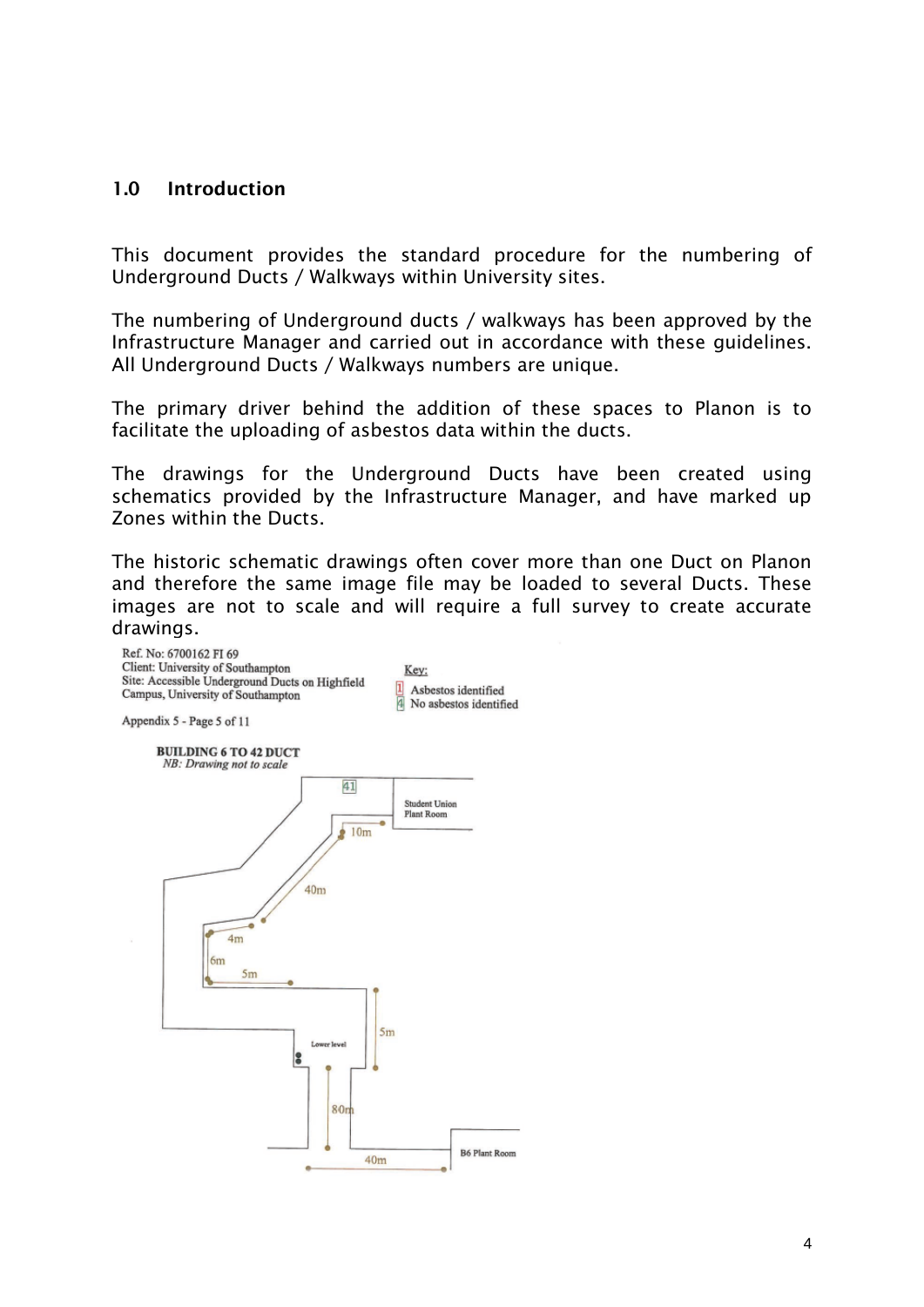A decision was made not to follow the conventional above ground duct numbering conventions, as it may cause confusion.

## **2.0 Underground Duct / Walkway Name & Numbering**

- a) Each duct will have a unique name and number and will be treated as a "building" in Planon
- b) The Ducts will be named according to their location description. For example the duct that runs between Building 29 and Building 35 would be known as

"Duct 29-35"

c) The Ducts will be numbered according to their location description. example the "building" number for Duct 29-35 would be known as

"D29-35"

### **3.0 Space type**

The space type to be used for Underground Ducts / Walkways is

UGRDUCT – Underground Duct

### **4.0 Zone (space) numbering**

a) All Zones (spaces) within a duct have been numbered using Zone numbers. For example Zone 1, Zone 2 etc. The zones have been determined by features within the duct and signage will be ordered to identify these locations.

Example of Zone numbering